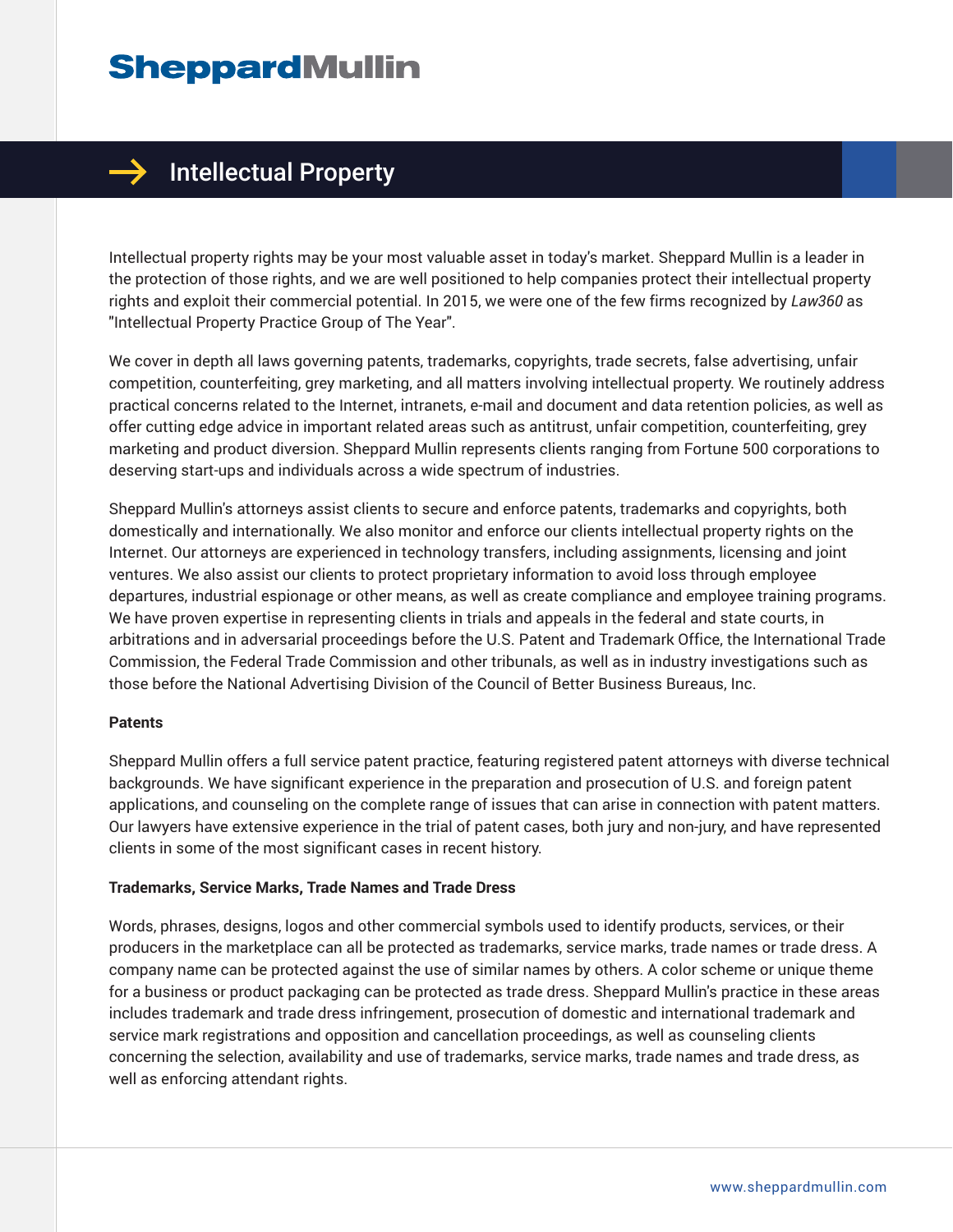# **Copyrights**

Sheppard Mullin assists computer software developers, authors, artists, designers, cartoonists, advertisers, musicians, movie producers and others who create works of authorship under domestic and international copyright laws to maintain control over the products of their creativity, as well as protect the profits resulting from those works. Our practice includes copyright registration and litigation involving works such as computer programs and databases, websites, novels, newspaper and magazine articles, fine art and audio visual works, to name only a few. We also counsel clients concerning the scope of copyright protection for their works and the rights of third parties in those works.

#### **Internet, Domain Name and Computer Law**

Domain names are a frequent ground for disputes. Competing claims to a company's trademarks by cybersquatters and more traditional infringers can bar a business's attempt to exploit a trademark as a domain name and market itself through the Internet. Using both traditional trademark theories and the Federal Anti-Dilution Act, Sheppard Mullin attorneys have successfully assisted trademark holders and domain name registrars who are faced with such disputes.

Internet litigation and disputes extend well beyond domain names. For example, creative trademark infringers use famous trademarks and service marks in meta tags and "ghost text," a colored font on an identically colored background. Others creatively use the Internet as a way to pirate software or otherwise unlawfully trade on another's property. Sheppard Mullin has commensurate expertise in the proactive Internet protection of intellectual property, the identification and location of infringement and infringers and the enforcement of our clients' rights.

Our computer law expertise also extends to drafting and negotiating agreements and licenses. We assist clients with website development and hosting agreements, software development and licensing agreements, domain name registrations and transfers and a wide variety of computer related agreements.

# **Trade Secrets**

Valuable information—both technological and commercial—can be protected and exploited as trade secrets if the appropriate safeguards are followed. Sheppard Mullin's practice includes counseling and litigation for clients to protect trade secrets, know how and confidential information from loss, whether through misappropriation by employees, piracy with third parties or otherwise.

# **International Trade Commission (ITC)**

With the ability to prevent infringing products from being sold or imported into the US, coupled with the speed from start of investigation to decision, the International Trade Commission (ITC) has increasingly become a popular forum for the resolution of IP disputes. Sheppard Mullin's ITC practice is comprised of highly skilled and successful senior trial lawyers with years of experience managing fast paced litigation before the ITC. Our attorneys are uniquely positioned to respond to the special challenges of pursuing or defending a Section 337 complaint from filing through all necessary levels of appeal, as well as coordinating a global response. The breadth of experience in litigating intellectual property cases combined with considerable experience in international trade policy and practice, allows Sheppard Mullin to bring powerful resources to bear for our clients in order to secure an effective resolution.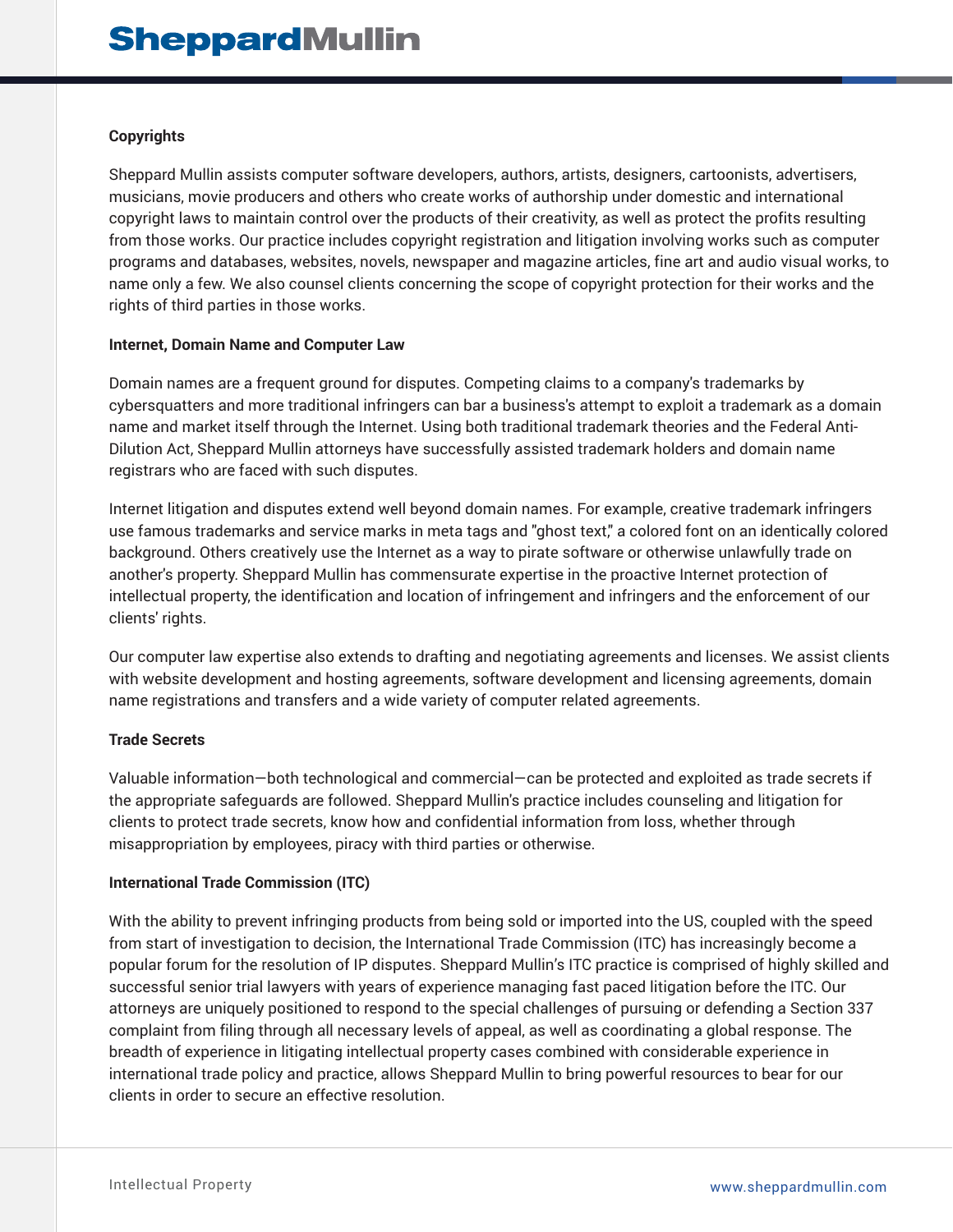#### **False Advertising and Unfair Competition**

The Internet continues to make products and services instantly available to consumers in an increasingly competitive international marketplace. Effective advertising is a vital tool to survival on the Internet. Businesses routinely use offers of "free" products, rebates, sweepstakes, contests, testimonials, endorsements, comparative advertising and a panoply of product claims in every available media to distinguish themselves from their competitors. At the same time, consumer and competitor complaints, rigorous government enforcement of false advertising laws and industry self policing are on the rise.

Sheppard Mullin's attorneys are well versed in all aspects of advertising law. We conduct compliance reviews of advertising copy prior to publication, and provide practical advice on a broad range of advertising and marketing issues. We effectively represent clients in all types of advertising proceedings including false advertising, libel and defamation actions in federal and state courts, as well as the investigation of false and deceptive advertising claims by the Federal Trade Commission, the various state attorneys general and trade groups, including the National Advertising Division of the Council of Better Business Bureaus, Inc. Our attorneys also conduct multimedia interactive in-house compliance programs designed to educate and train employees in these areas.

For many businesses, stopping the sale of infringing goods by third parties in the marketplace, particularly counterfeits or knockoffs that dilute exclusivity, diminish quality or tarnish reputations, is vital to their continued success. On behalf of our clients and with law enforcement assistance, Sheppard Mullin has successfully used the unfair competition laws to conduct large scale *ex parte* seizures of counterfeit goods and stolen computer software. We are experienced in all aspects of unfair competition law, and regularly counsel clients on how to protect their rights and how to avoid unfair competition claims by others.

# **Buying, Selling, and Licensing Intellectual Property**

Sheppard Mullin's attorneys bring their superior problem solving skills and extensive experience in all aspects of business negotiations to matters involving intellectual property. We excel in negotiating and structuring licensing, franchising, technology transfer agreements, corporate acquisitions, incorporations, limited liability company and partnership formations, securities transactions and domestic and international joint ventures in which technology owned or to be developed by the participants is an important element of the transaction. We successfully represent clients in mergers, acquisitions and dispositions of companies with valuable intellectual property rights, including numerous technology based companies in the computer software, electronics and biomedical industries; aerospace and defense companies; consumer products companies; apparel companies; and retailers and publishers.

In addition, our attorneys regularly represent licensors and licensees in international and domestic transactions involving software, patent, trademark, copyright and trade secret licenses. We routinely negotiate a broad range of commercial contracts. Sheppard Mullin also represents clients in negotiating system integration agreements and value added reseller, distribution and original equipment manufacturing agreements.

# **Antitrust and Competition**

Intellectual property transactions and litigation can raise antitrust and competition concerns where the acquisition, sale or enforcement of intellectual property rights might affect market power or lead to a restraint of trade. Sheppard Mullin advises clients in connection with the antitrust and competition issues that may have